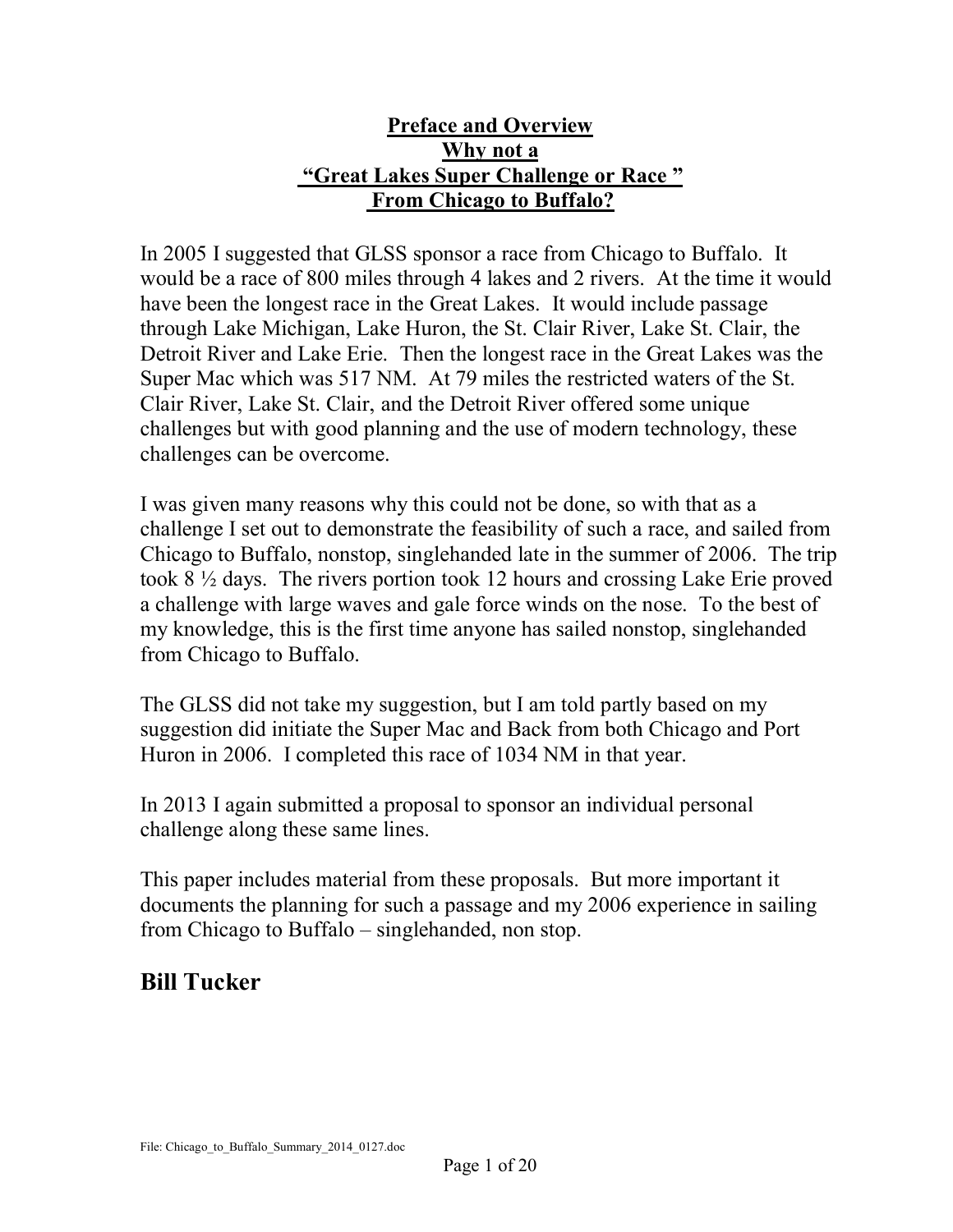# **"Great Lakes Super Challenge or Race" from Chicago to Buffalo**

## **Prepared by Bill Tucker**

#### **Introduction**

The purpose of this paper is to ask GLSS to consider sponsoring a singlehanded challenge from Chicago, Illinois to Buffalo, New York. It would pass through 4 lakes and 2 rivers. These would include Lake Michigan, Lake Huron, the Saint Clair River, Lake Saint Clair, the Detroit River, and Lake Erie. GLSS now sponsors Solo Challenges in each of the Great Lakes. This would be a personal Challenge and not a race. It could be started at any time one felt was best and could be attempted as many times as one desired. It would be the longest challenge in the Great Lakes with separate start and finish. It would also add an interesting new challenge with the added navigation of the St. Clair and Detroit Rivers and Lake St. Clair. This challenge would be a Great Lakes Super Challenge in all respects. This paper discusses a number of issues associated with such a challenge.

To demonstrate the feasibility of such a challenge and to better understand the issues I completed a singlehanded, nonstop sail from Chicago to Buffalo between August 25, 2006 and September 3. This voyage is described in more detail in Appendix A. Appendix B provides a number of specific suggestions for anyone attempting to sail this course singlehanded.

#### **Basic Concept**

The following is a brief discussion of the challenge concept:

**Course**

The course would follow the normal course used for the Super Mac from Chicago to Port Huron. The St. Clair and Detroit Rivers and Lake St. Clair require significant study and preparation on the part of a skipper before attempting to sail this part of the course. In general, it is suggested that the various course choices be left to the skipper. In some cases, it might be appropriate to set turning marks at locations where there is shallow water to prevent shallower draft boats from cutting the corner and getting an unfair advantage. The following is a general discussion of the course one might take:

- 1. Follow the St. Clair River main shipping channel. In some cases, one must avoid shoal areas. One can go either side of various islands, though the main shipping channel is always shorter.
- 2. As one approaches Lake St. Clair, one could take either the St. Clair Cutoff or the South Channel. The South Channel is longer, but if the wind is directly up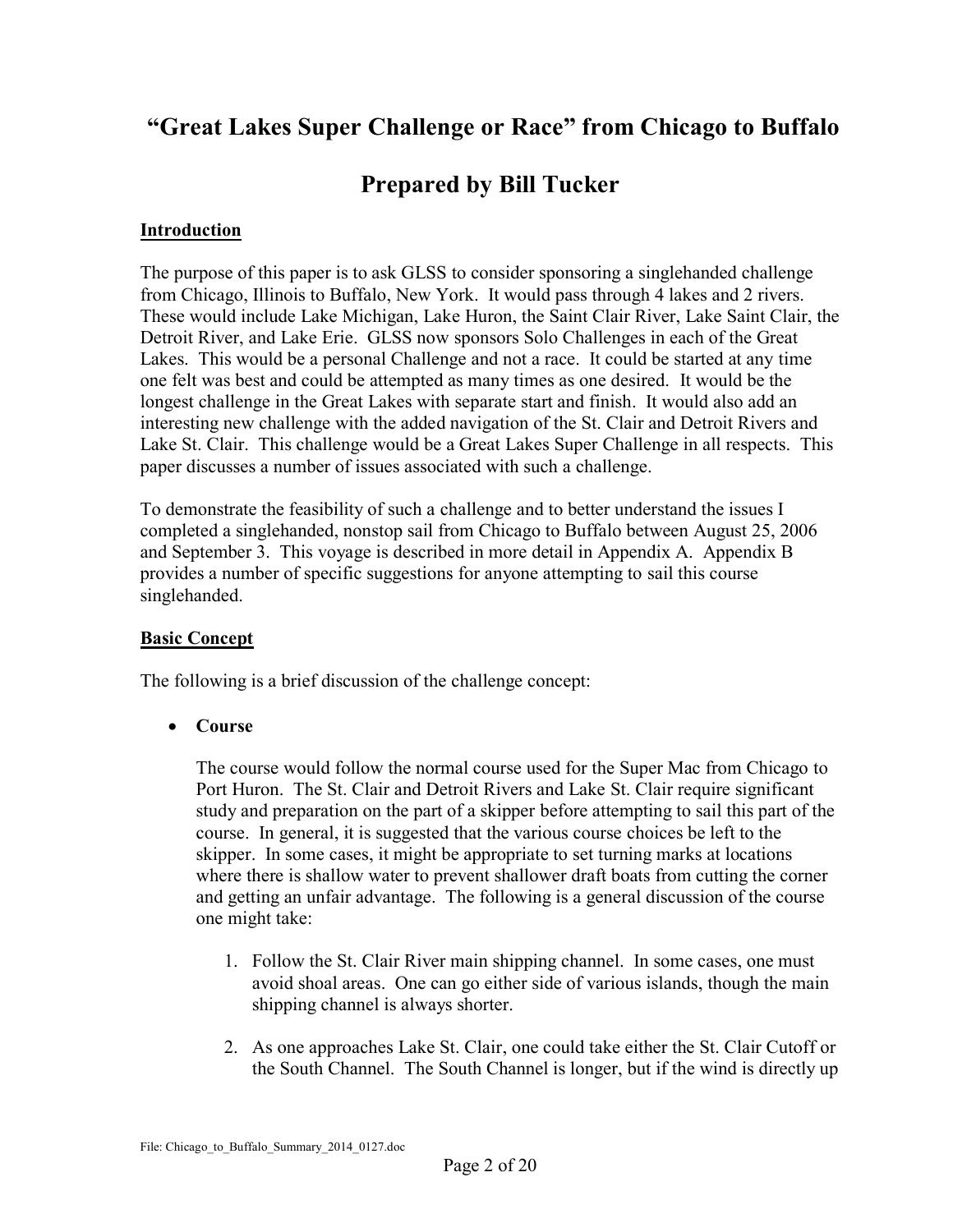the cutoff the South Channel might be the better choice. This is an example of a choice that should be left to the skipper.

3. In the lower part of the Detroit River, the Livingston Channel is the down bound channel. This channel is very narrow and the sides tend to block the wind. One should therefore take the Amherstburg Channel. There is plenty of room to maneuver in this channel and to avoid up bound traffic.

#### **Challenge Management**

A challenge manager similar to a Race Chairman or Director would be assigned to manage the different aspects of the challenge. He could be assisted by others as a Race Chairman is assisted. He would be responsible for developing a "Challenge Directive" similar to the Notice of Race and Sailing Instruction. He would also mentor and advise potential participants and monitor participant progress during their voyage and arrange for appropriate awards upon completion.

### **Length**

The Super Challenge length would be approximately 800 nautical miles long. This is second only to the Super Mac and Back in length. Although the challenge would be fairly long, one would always be within a half day sail or motor of a harbor of refuge if needed.

#### **Qualification**

It is proposed that the only qualification be that a challenger be a member of GLSS.

## **Rules**

The portion of the course through the two rivers does provide some unique challenges especially when sandwiched into a much longer challenge. Some of these issues are discussed in the "Issues" section below, however it may be necessary to lay out some new rules or expand existing rules to deal primarily with light wind situations combined with other situations such as the current, shipping traffic and a tired sailor. The following are three rules that might address some of these situations from entry into the St. Clair River until the exit from the Detroit River:

- 1. The skipper must sail his boat in a manner that does not interfere with commercial shipping traffic that is confined to the shipping channels in these areas. Any interference will constitute grounds for disqualification. (This is similar to current rules in the St. Clair Solo race.)
- 2. Although the challenge intent is to complete the course without anchoring if possible, a skipper may anchor his boat outside the shipping channel if necessary due to lack of wind, poor visibility, fatigue, or similar circumstance. Anchored time must be logged and reported to the challenge committee at the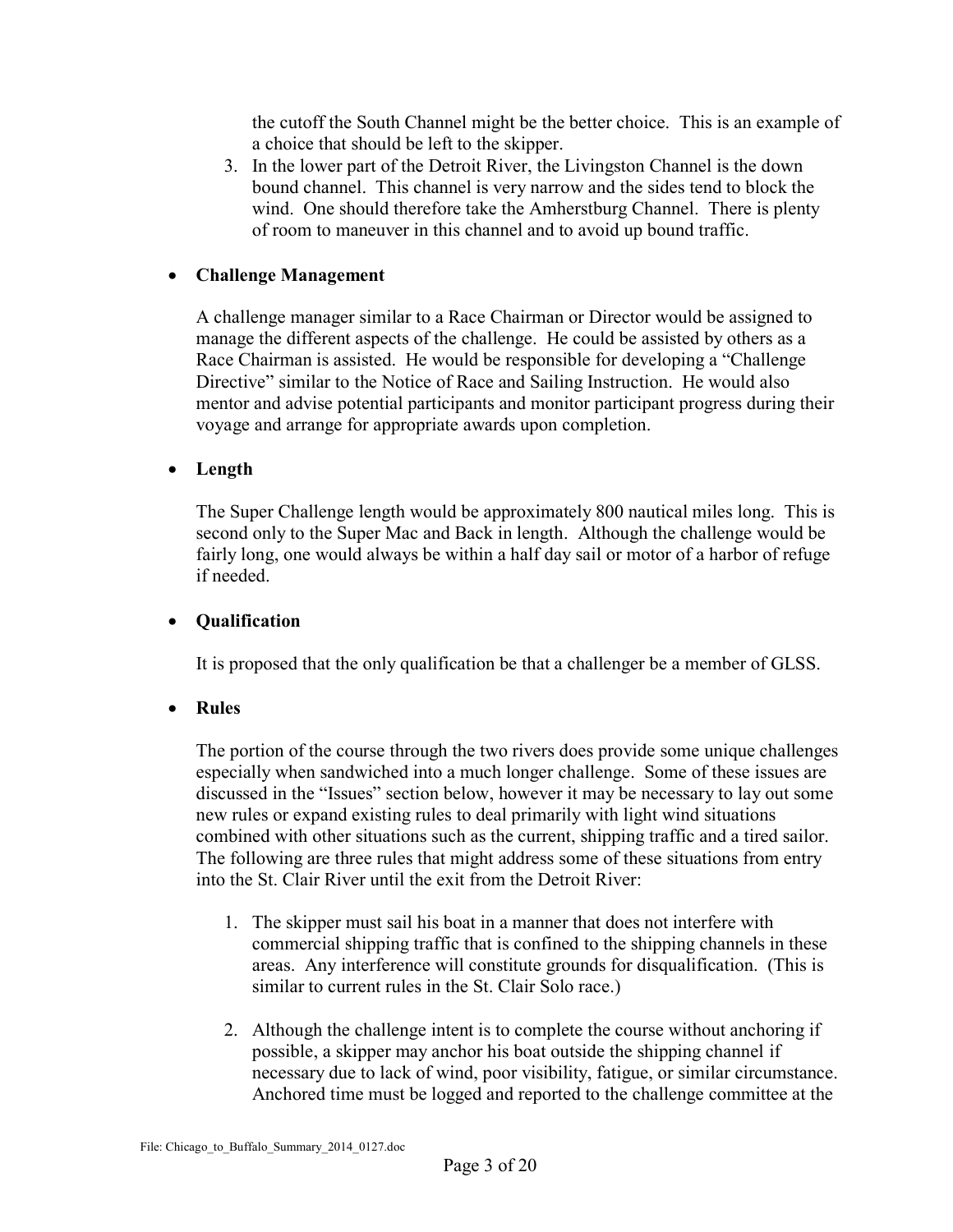completion of the challenge. Anchored time will count as challenge time and no penalty will be added.

3. If necessary to avoid commercial traffic or grounding, due to light air for example, a skipper may use his engine. If this is necessary the skipper must return to a point at a latitude above or north of the point where he started his engine and continue to sail from that point. Such engine use (including reason, duration, and location) will be logged and reported to the challenge committee. The challenge committee will review any engine use to be sure it is consistent with the intent of the challenge. (The rivers run from the north east to the south west so returning above the latitude where the engine was started gives the skipper some flexibility in retracing his course, but still mandates that the course essentially be completed under sail.)

#### **Handicap System**

As this is a personal challenge no handicap system would be used. For record purposed actual times of completion would be maintained as records of interest.

### **Tracking and Records**

Challenger would be required to use SPOT or some similar tacking device. He would also be required to maintain a long which would be submitted to GLSS upon completion for review certification of successful completion.

#### **Challenge Application and Cost**

The Challenge rules, equipment list, and application would be similar to those used for current GLSS races. A onetime fee and cost would be submitted. An appropriately long time for completions such as five years would be allowed. The cost would cover GLSS administration and awards. The applicant could attempt the challenge at any time during that time period and make as many attempts as he wished.

#### **Awards**

It is suggested that the award might include a brass medallion and a framed certificate but not a flag as this is not a race. The medallion might be an oval with all the Great Lakes and the route. Similarly a framed certificate might record participants name, boat name, course description, and time to complete. It might also indicate if the course was completed nonstop or not. These would be awarded at the AGM.

#### **Issues**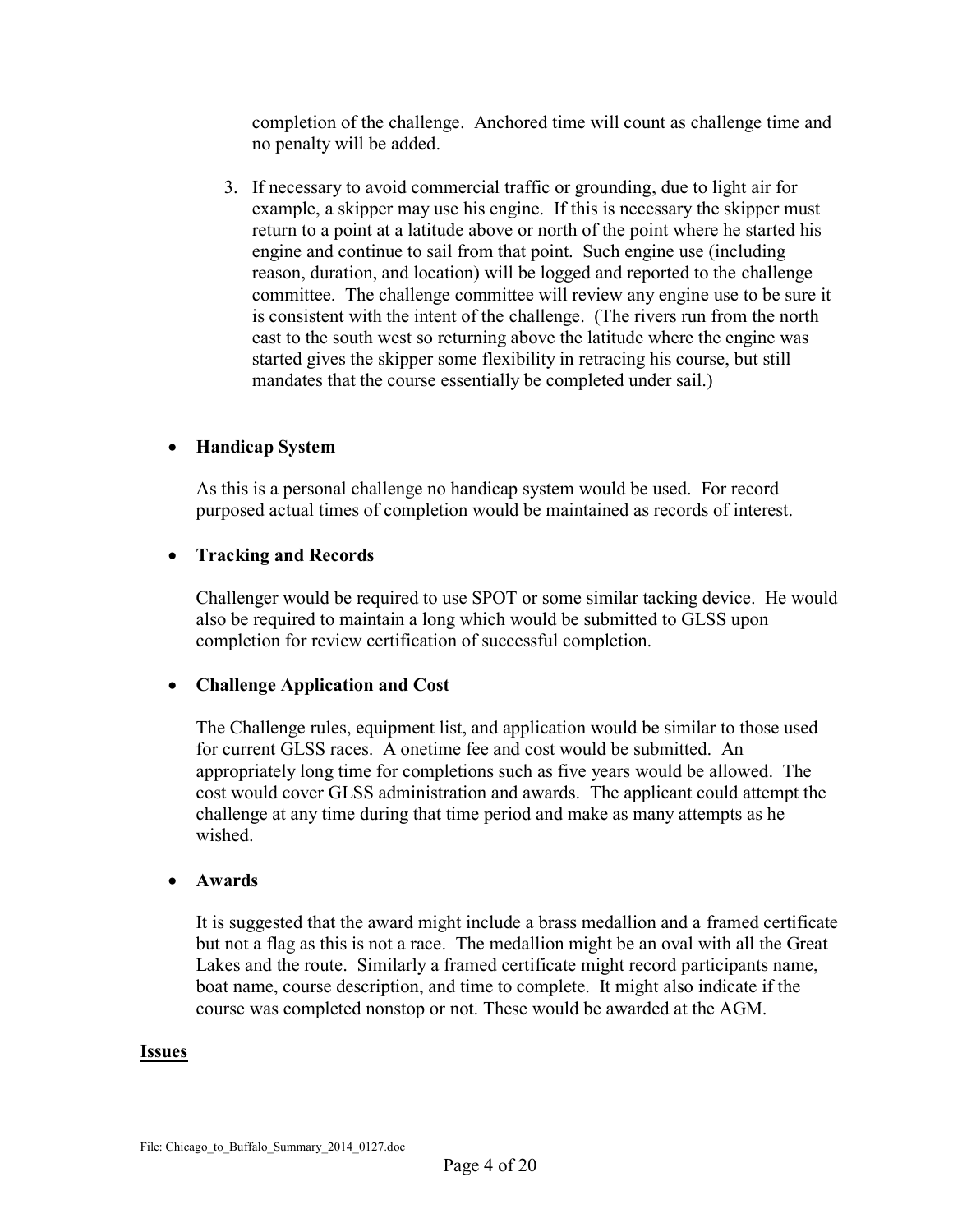Such a challenge would be unique both in it's length, at least as a Great Lakes challenge, and due to the various factors associated with the two rivers that must be navigated. Several of the following issues that have been brought up by various sailors:

• Challenge Duration

At 800 nautical miles this challenge would the longest challenge from different starting and finish points in the Great Lakes. The following table illustrates approximate distances for the various legs:

| Leg                           | <b>Course Distance (NM)</b> |
|-------------------------------|-----------------------------|
| Lake Michigan (to Mac Bridge) | 279.80                      |
| Lake Huron (from Mac Bridge)  | 237.30                      |
| St. Clair River               | 35.27                       |
| Lake St. Clair                | 12.73                       |
| <b>Detroit River</b>          | 30.75                       |
| Lake Erie                     | 203.20                      |
| <b>Total</b>                  | 799.05                      |

It would take approximately 8 to 10 days for a 30 foot boat. As discussed in Appendix A, I completed the course in 8 days and 18 hours. This is considerably shorter then may of the ocean challenges that are currently being run. Unlike most ocean races one would always be within 6 to 12 hours or a harbor of refuge if necessary due to weather, equipment problems, or if one should determine that he is not adequately prepared to complete the voyage.

• The Rivers

"The Rivers" section consisting of the St. Clair River, Lake St. Clair and the Detroit River represent a 79 nautical mile portion of the course. Sandwiched into the middle of a long distance challenge the rivers provide some unique challenges. These challenges can be met with the application of good seamanship, proper planning, and the use of available technology. The need for proper planning in any singlehanded venture is important, but is particularly important to address the challenges of this portion of the challenge. The issues here include river current, freighter traffic, restricted channels, night time river navigation, wind direction, and more important very light or no wind. Although individually each of these issues can be addressed, combinations of these issues can make this a very challenging portion of the challenge. Each of these issues is discussed in more detail below:

• River Current

In the two rivers one would get approximately 1.6 Kt boost from the river current. At either side of Lake St. Clair near the river entrance and exit one would get a small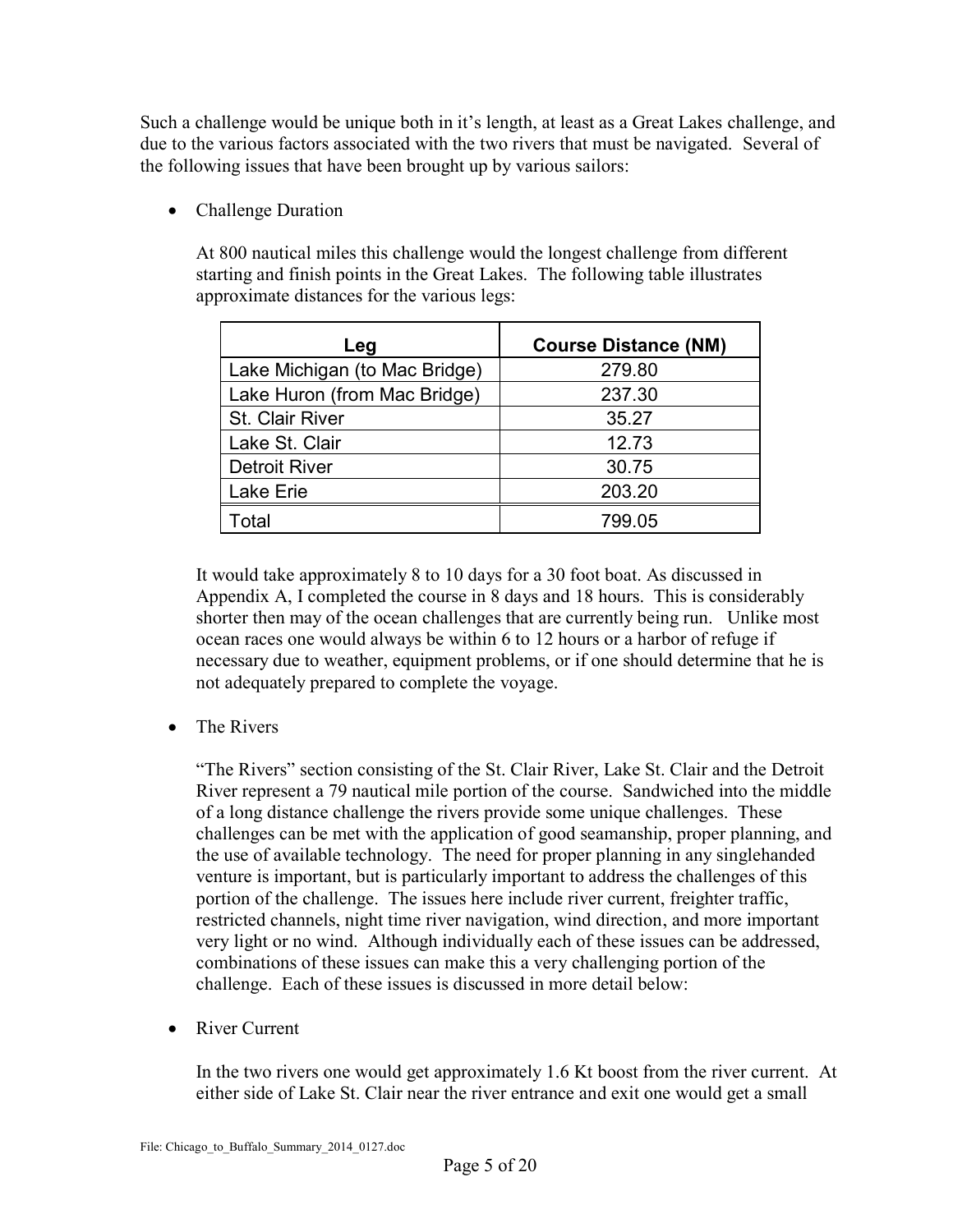boost of as much as .5 Kt thought this is much less significant. The course was selected to be in the direction of the current which give all the boats a significant boost especially if one is able to stay in the middle of the rivers were there is maximum current. In a situation of little wind the current could cause one to go aground and it may be necessary to anchor at the side of the channel until the wind picks up. If one does go aground, the current will tend to push one hard aground making it difficult to get off even the help of an engine.

• Freighters & Commercial Traffic

Freighters and commercial river traffic have the right of way and can present a challenge. One can expect to meet or be passed by 6 to 12 freighters in the course of transiting the rivers. In most places, there is plenty of room and one can easily move over to the edge of the channel it needed to accommodate two passing freighters. At night it is important to be able to recognize and understand the lights of both freighters and tugs and barges. Familiarity with the river charts should be acquired before entering the river. The use of a GPS chart plotter in the cockpit to help determine the sides of the channel can greatly assist in dealing with river traffic. It may also be appropriate to talk to the commercial vessels using VHF to be sure he understands one's intentions and visa versa. In the rivers, it is just as important to keep a frequent watch for freighters coming up behind as ahead especially if one is trying to stay in the center of the channel to take maximum advantage of the current. It is amazingly easy for a freighter to sneak up on you if you are not looking over your shoulder frequently.

• Night

Running through the rivers at night can be particularly challenging particularly if there is light wind or the wind is on the nose requiring one to tack down the river. It will be necessary to both avoid freighter traffic and tack against the wind without going aground on the sides of the channel. The navigation lights can be difficult to follow even under ideal conditions. In many places, the available sailing space is restricted to the shipping channel but in others there may be considerably more room in which to tack into the wind. A key tool for dealing with this situation is a chart plotter located in the cockpit.

Wind Direction

The basic direction of the rivers portion of the course is to the southwest. Table 1 shows a polar plot of the sum of the course segments grouped by 10 degree increments. The radius to the points represents the sum of the course in that direction in nautical miles. Table 2 shows the same information in a bar chart format. If the wind is from the southwest direction it will be necessary to tack down the river for at least some of the course. Even in this condition, there may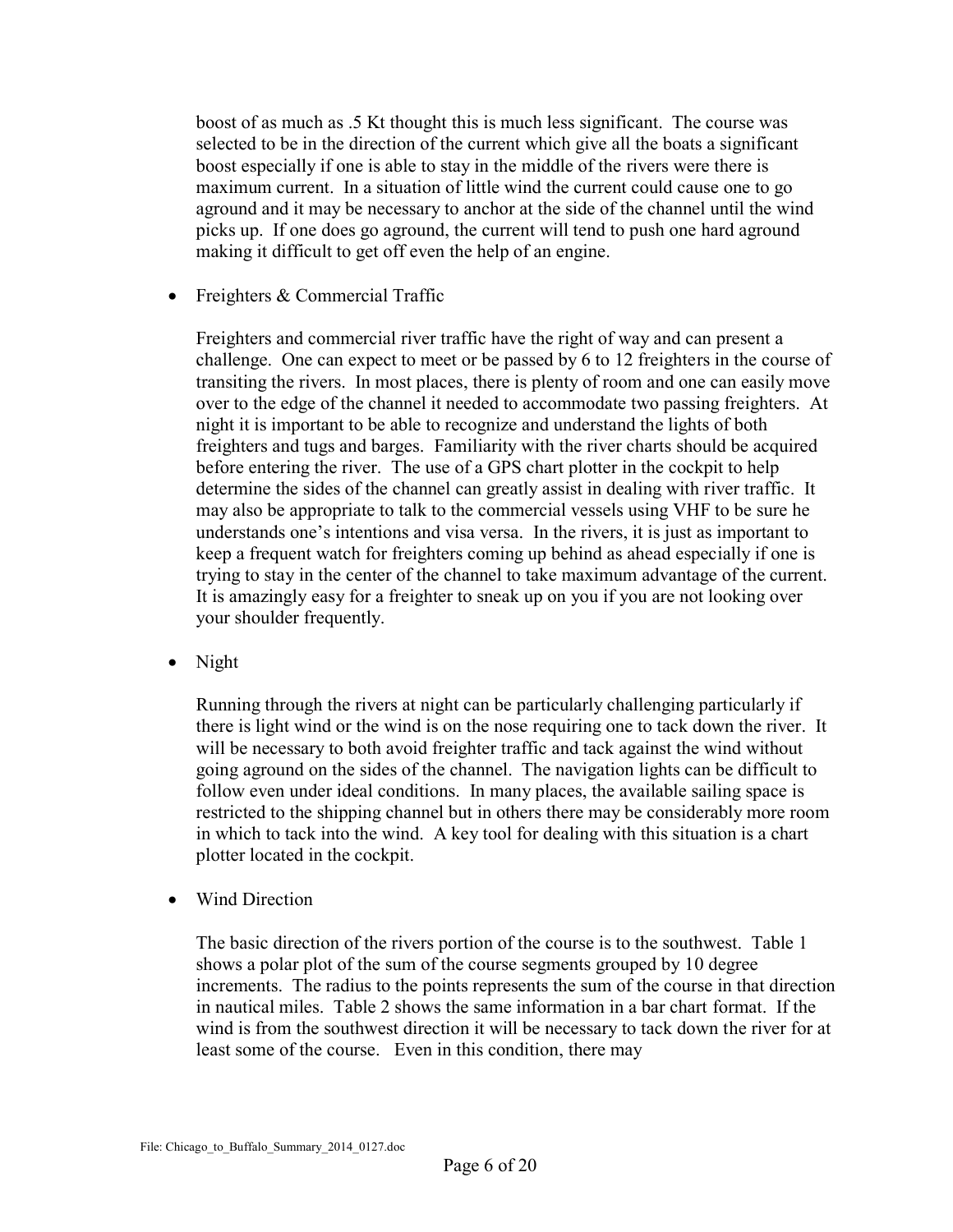



be some stretches where it will not be necessary to tack. Again it is important to be familiar with the river charts. A chart plotter in the cockpit is also an important asset.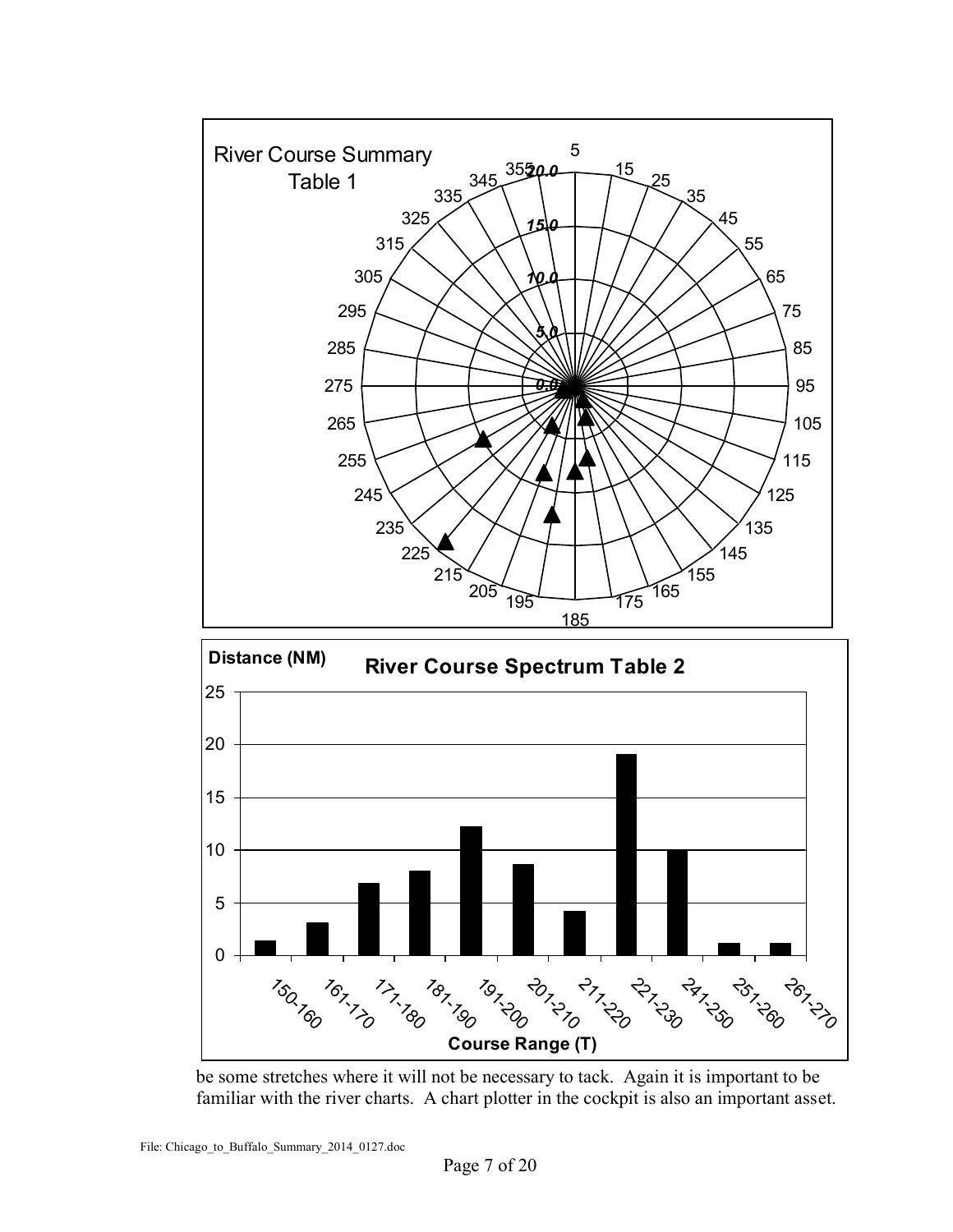Even with contrary winds the river current can be counted on to give a boost of 1 to 2 knots.

• No Wind

The most difficult and frustrating wind condition to deal with is no wind. Under these conditions the current may force the boat aground or into the path of a passing freighter. In these conditions, it may be necessary to use the boat engine to get out of the way and it may be necessary to anchor until there is adequate wind to continue in a safe manner. Challenge rules for dealing with this condition are discussed above.

With reasonable wind one should be able to complete this section of the course in a long "day". Obviously little sleep would be possible except possibly in Lake St. Clair unless one tied up or anchored. Although each of the issues above can easily be handled a combination of several issues may make this portion of the challenge very challenging. Although the goal is to complete the challenge without anchoring, with very light winds this may not be possible. There may be some years where light winds make it impractical to finish the challenge as one might desire. Dealing with these issues will make this challenge challenging, rewarding, and frustrating at times.

## **Tracking**

A participant could be required to carry a SPOT and to send an "I'm OK Message" every 6 hours as a safety measure. A GLSS Challenge Chairman could be added to the SPOT message list and could then monitor the challenger progress. If say 2 6 hour messages were missed the Coast Guard could be notified. This would provide a safety factor similar to that achieved with the traditional Solo Challenge 6 hour call in. The SPOT tract would also provide a record and verification of actual course completion.

## **Preparation**

Preparation is always key to a successful singlehanded challenge for the participants.. This challenge will have some unique aspects that make it different from other Great Lakes challenges, singlehanded or otherwise. It may be appropriate to prepare a briefing booklet or paper for prospective participants, including the course, and some of the material included in this proposal and in Appendix A and B. This will help to pass on the best available advice, and help to assure that participants have the best chance of completing a successful challenge.

## **Challenge Name**

Undoubtedly one of the most important aspects of planning and sponsoring such a challenge will be choosing a name. This activity will undoubtedly occupy the most board time and cause the most controversy. What ever name is chosen, there will undoubtedly be some who will not like it and want it changed. It might be possible to hold a contest to name the challenge. In any case my humble submission to the name contest would be "The Great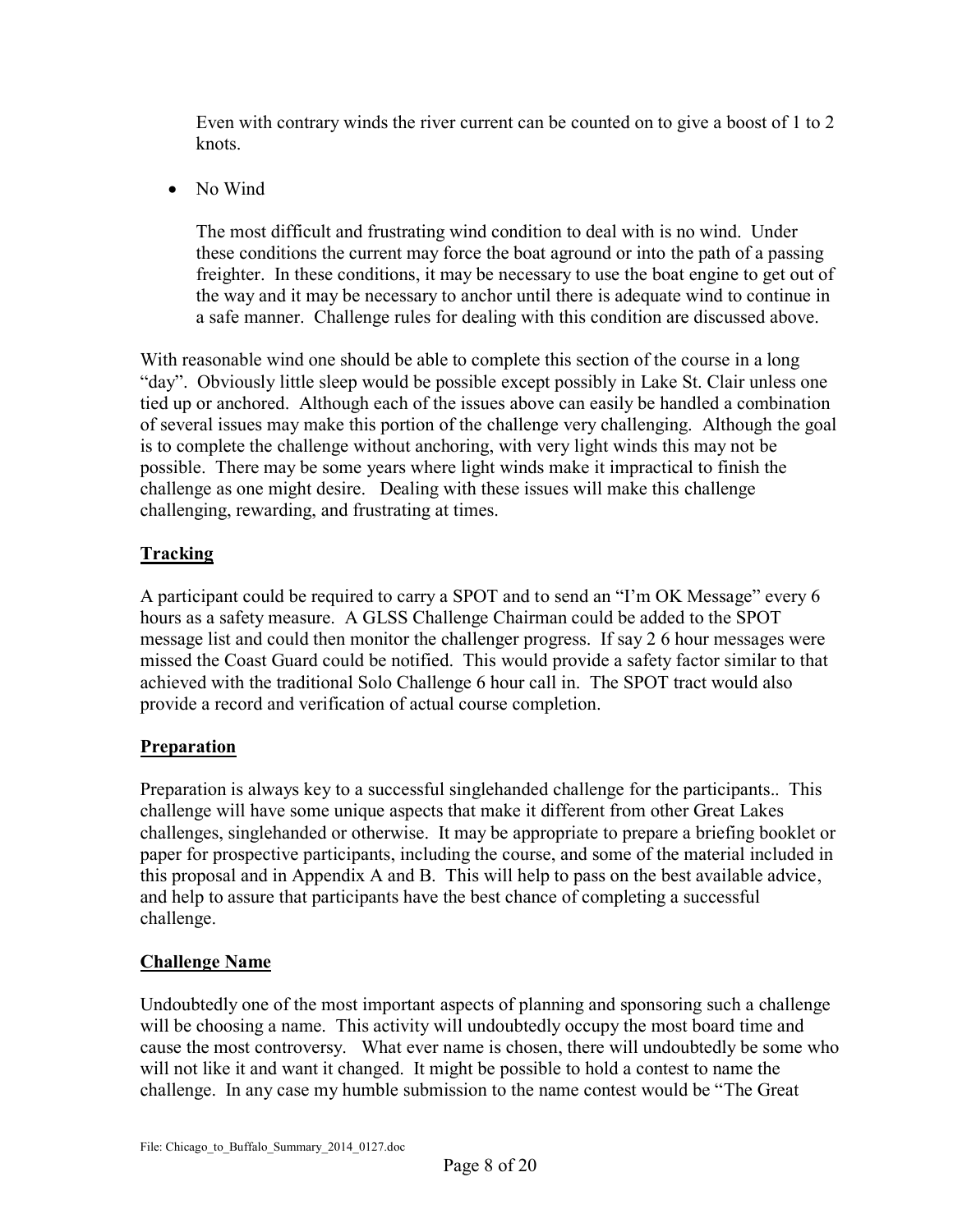Lakes Super Challenge". In all aspects it will be unique offering both challenge and opportunities beyond any current challenge on the Great Lakes.

#### **Summary**

The proposed challenge would truly be a super challenge for the following reasons:

- It would include passage through 4 lakes and 2 rivers
- The rivers portion would offer a unique challenge
- It would be the second longest challenge in the Great Lakes
- This challenge is the longest between two separate points.

Just completing this challenge would be a major accomplishment that any sailor could be proud of. Many with the time and resources will take this on as the ultimate Great Lakes Challenge just because it is there. To those that say why undertake such a challenge. I can only reply: "Why not?"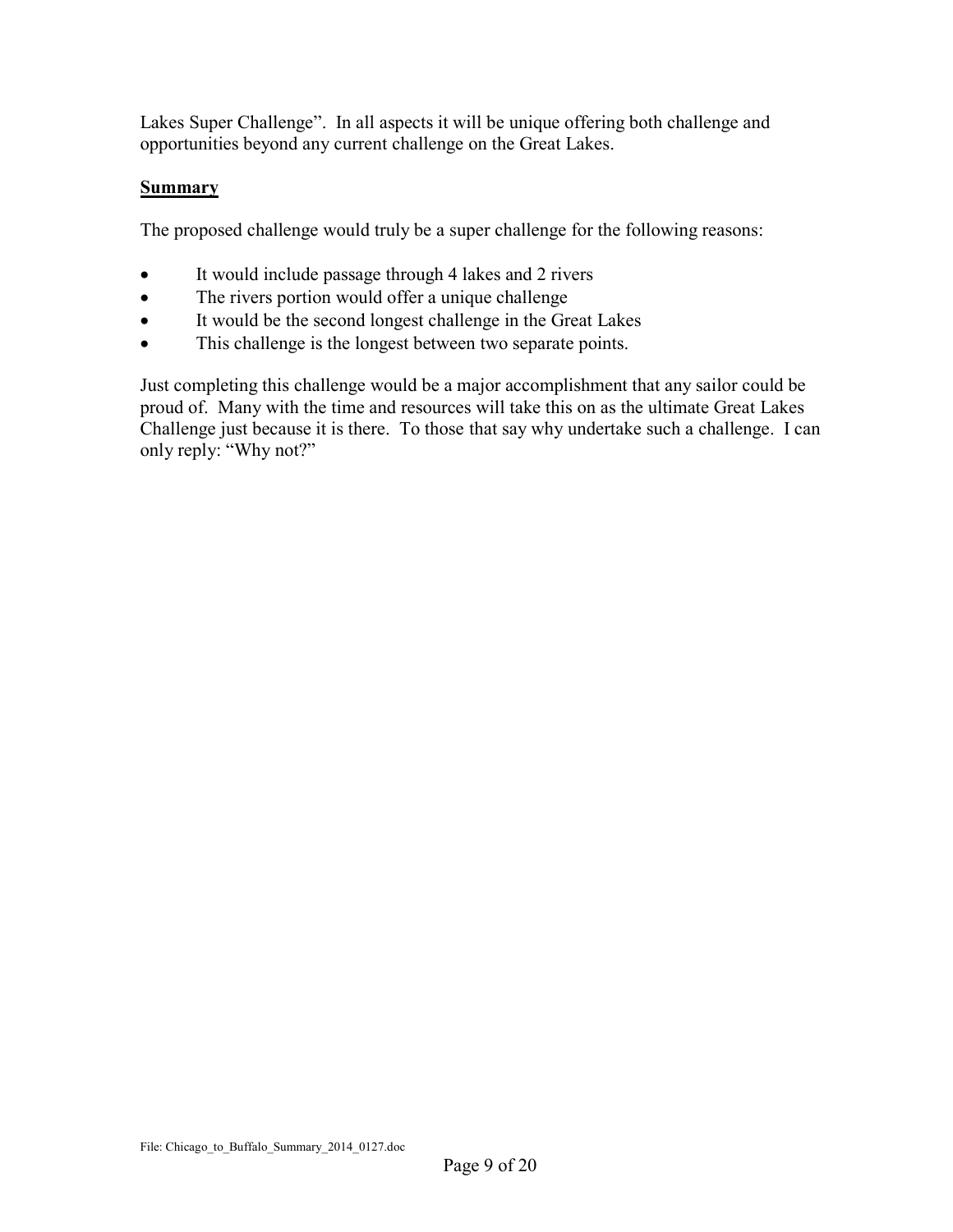#### **Appendix A Summary of Voyage from Chicago to Buffalo, Singlehanded, Nonstop in August 2006**

### **Introduction**

On August 25, 2006 at 18:31, I passed through the breakwater at Chicago and started on a unique adventure: a singlehanded, non stop voyage from Chicago to Buffalo in my 30 ft. sloop  $GL<sup>3</sup>$ . On September 3, 2006 at 12:17, I passed through the outer breakwater at Buffalo, having completed the voyage in 8 days, 17 hours, and 46 minutes. The course as laid out on the chart was 799 nautical miles, but at the destination my log indicated I had traveled 946 nautical miles. To the best of my knowledge this is the first time anyone has sailed singlehanded, nonstop from Chicago to Buffalo.

## **Why do it?**

In 2005 when we did the Great Lakes Singlehanded Society (GLSS) Trans Superior Solo, we were told that it was the longest challenge in the Great Lakes. We all knew better! The GLSS Super Mac from Chicago to Port Huron or visa versa is in fact the longest challenge in the Great Lakes. In looking at the chart, I thought a longer challenge would be possible from Chicago to Buffalo. As I discussed this crazy idea with various GLSS members, there was little enthusiasm for such an idea. Responses included: "to long", "to expensive", "to difficult to navigate the rivers", and "no one would sign up for that sort of challenge". To get a feeling for what the issues might really be I decided to go for a sail and give it a try myself. In discussion with various people, I discovered that the idea of such a challenge had been discussed for crewed boats, but had never been implemented.

Such a challenge would cover 4 lakes, 2 rivers, for a distance of 800 miles. It would, without question be the longest challenge in the Great Lakes, the longest freshwater challenge in the world. Navigating the St. Clair and Detroit Rivers would add an interesting challenge unique to any long distance challenge. If combined with the GLSS Mac and Super Mac it would really be 3 challenges rolled into one. It would literally be the Vendee Globe challenge for fresh water sailors. Such a challenge would undoubtedly be an irresistible personal goal for many freshwater singlehanded sailors.

## **The Big Picture**

Although the course was about 800 miles, it would take another 800 miles of travel to get to and from the starting and finish points. I had planned to take about 3 weeks for the entire project. I spent considerable time planning and preparing the boat for the voyage.

About a week before I set out on this adventure, I was day sailing with a friend in the Detroit River near Belle Isle. We were having a good conversation and I was not paying much attention to depth. We went hard aground in the shallow area across from the western end of Belle Isle. It took a about 30 minutes of struggle to get free, using the engine, as well as full sail to keep the boat heeled over. The strong river current made it more difficult. Somewhat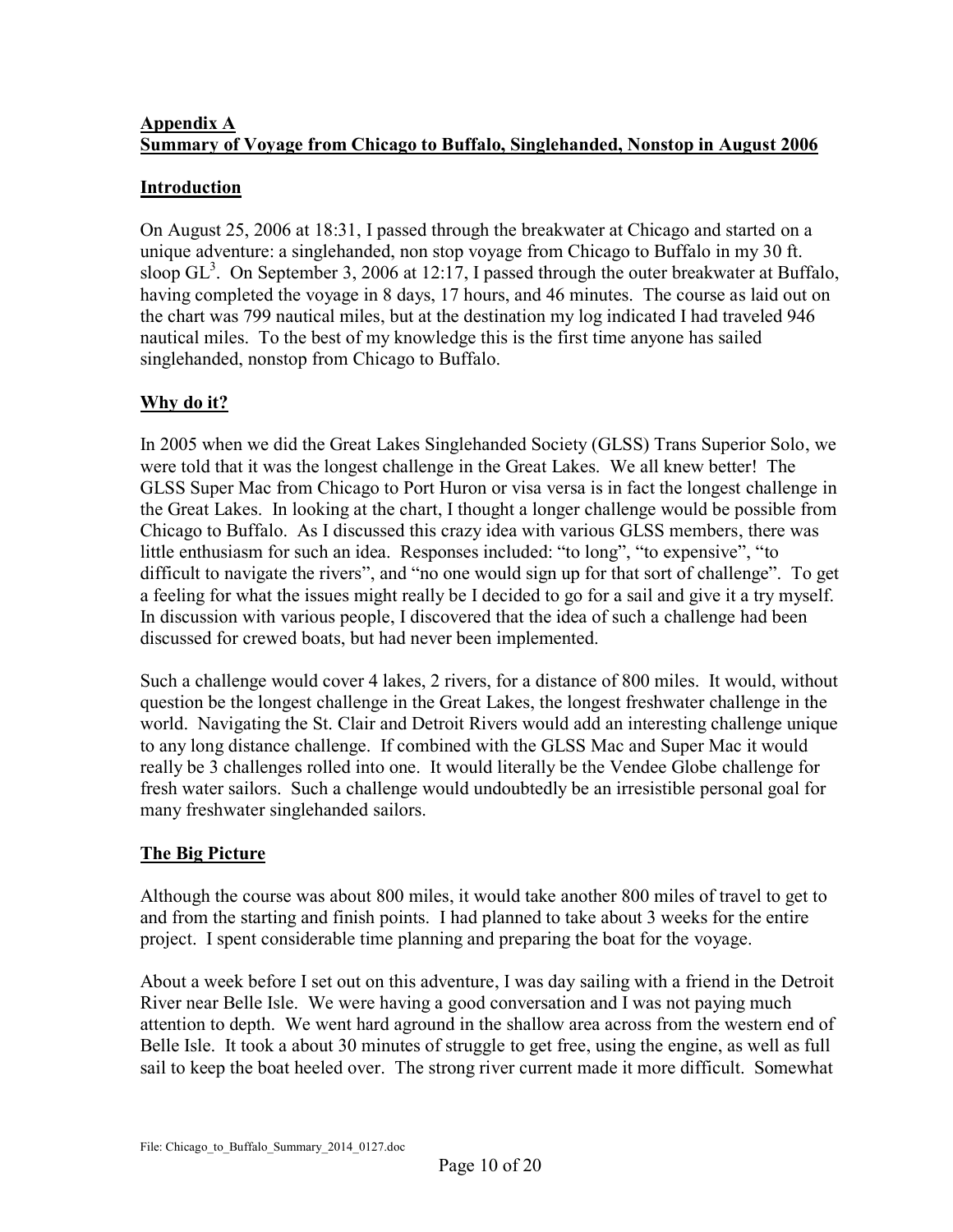embarrassed, I thought to myself that this experience was a good object lesson before attempting my singlehanded, nonstop voyage. Such a stop would have spoiled my effort.

The course, 800 nautical miles, when considered against many salt water singlehanded races is quite modest in length. The truly unique aspect is dealing with the 73 nautical miles of restricted water associated with St. Clair River, Lake St. Clair, and the Detroit River. These waters would be a challenge that would be encountered toward the end of the course and would require much more personal effort then the open waters of the larger lakes. Much of my preparation involved preparing for this portion of the voyage.

| Leg                                                                                   | <b>Course</b><br><b>Distance</b><br>(NM) | Log<br><b>Distance</b><br>(NM) | <b>Duration</b><br>(Hours) | <b>Duration</b><br>(Days,<br>Hours) | Average<br><b>Speed</b><br>Made<br>Good (Kt) | Average<br><b>Speed</b><br>per Log<br>(Kt) |  |
|---------------------------------------------------------------------------------------|------------------------------------------|--------------------------------|----------------------------|-------------------------------------|----------------------------------------------|--------------------------------------------|--|
| Lake Michigan                                                                         | 279.80                                   | 328.20                         | 92.98                      | 3d 21.0 hr                          | 3.01                                         | 3.53                                       |  |
| Lake Huron                                                                            | 237.30                                   | 274.30                         | 42.67                      | 1d 18.7 hr                          | 5.56                                         | 6.43                                       |  |
| St. Clair River                                                                       | 35.27                                    | 26.68                          | 5.17                       | 5.2 hr                              | 6.82                                         | 5.16                                       |  |
| Lake St. Clair                                                                        | 12.73                                    | 12.70                          | 2.25                       | 2.3 <sub>hr</sub>                   | 5.66                                         | 5.64                                       |  |
| <b>Detroit River</b>                                                                  | 30.75                                    | 23.27                          | 4.50                       | 4.5 hr                              | 6.83                                         | 5.17                                       |  |
| Lake Erie                                                                             | 203.20                                   | 281.00                         | 62.53                      | 2d 14.5 hr                          | 3.25                                         | 4.49                                       |  |
| Total                                                                                 | 799.05                                   | 946.15                         | 210.10                     | 8d 17.8 hr                          | 3.80                                         | 4.50                                       |  |
| (Note: St. Clair River, Detroit River & Lake St. Clair log distance split estimated.) |                                          |                                |                            |                                     |                                              |                                            |  |

The trip is described in more detail below but summarized in the following table:

(Note: St. Clair River, Detroit River & Lake St. Clair log distance split estimated.)

The following photo shows the track as recorded on my chart plotter. The intended course is also shown as the obviously straight lines. The periods of tacking in the northern part of Lake Michigan and across most of Lake Erie are obvious.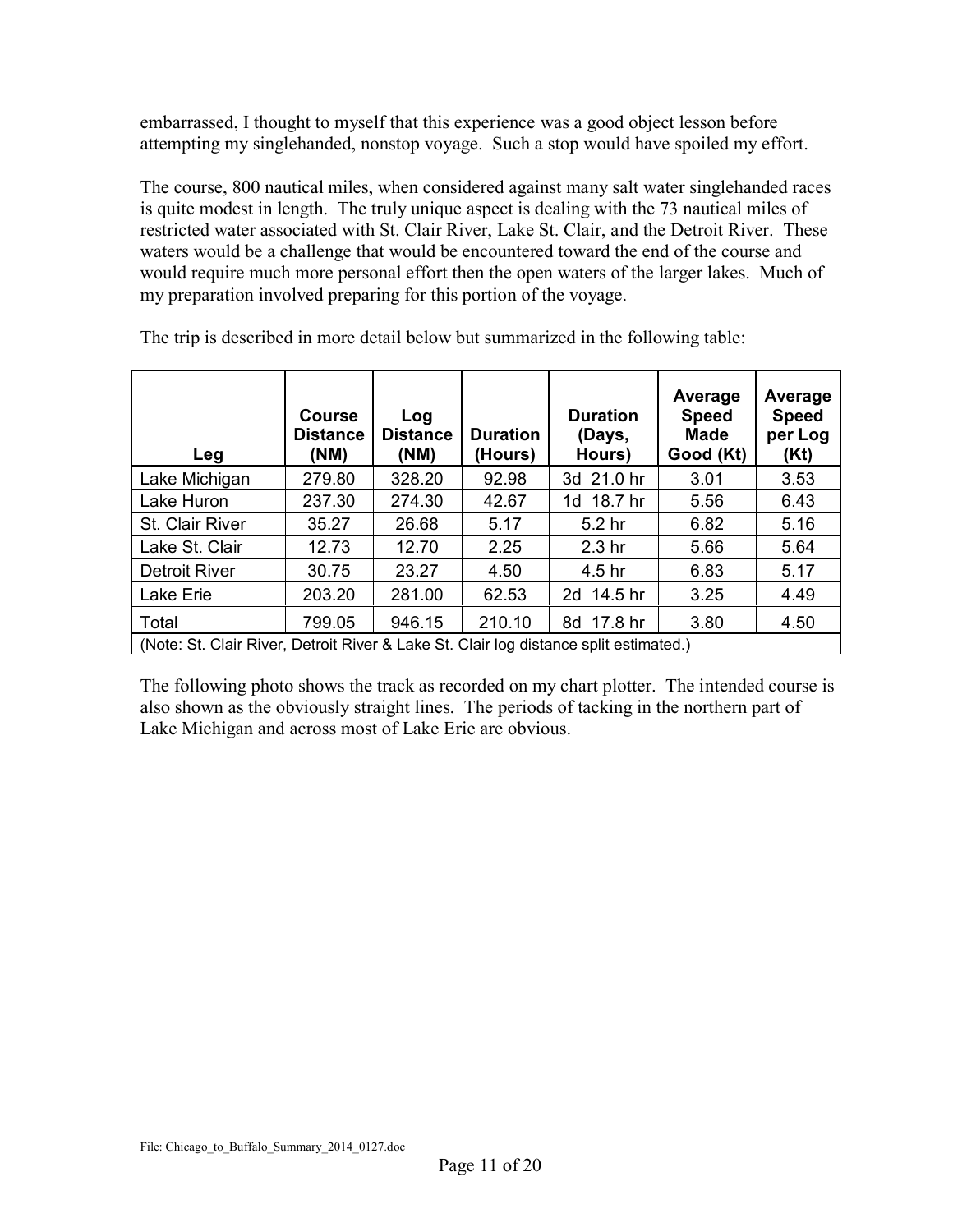

#### **Getting Ready**

Preparation for the trip involved working through a list of several dozen improvements and fix-it items. A major portion of this effort was devoted to preparing for the rivers portion of the trip. In particular, I reviewed extensively the charts for the rivers so I would be familiar with where I had room if needed to tack down the river. I marked up chart 14053 to show exactly which cuts in the rivers I intended to take and labeling the end of each page with the next page number. This effort was intended to minimize my having to fumble through the charts and allow me to concentrate on maneuvering the boat in the rivers. I also loaded a complete set of way points into my chart plotter for the entire course to assist in navigation. I considered mounting my chart plotter in the cockpit. It could be seen fairly easily from the cockpit so I decided to leave it in position at the chart table. When I run this course again I will move it to the cockpit. These preparations are described in more detail in Appendix B below.

#### **Detroit to Chicago**

On August 19 at 1040 we, that is  $GL<sup>3</sup>$  and I, got underway from the Edison Boat Club headed for Chicago 565 nautical miles away. At 2103 we passed under the Blue Water Bridge at Port Huron and entered Lake Huron. Wind and waves were on the nose so we continued to motor. During the night of the  $20<sup>th</sup>$  the bow anchor locker was found to be full of water so we went into Port Sanilac at 0235 to refuel and to tape the locker shut. Leaving Port Sanilac at 1050, we continued north under engine power against heavy waves and wind. Later in the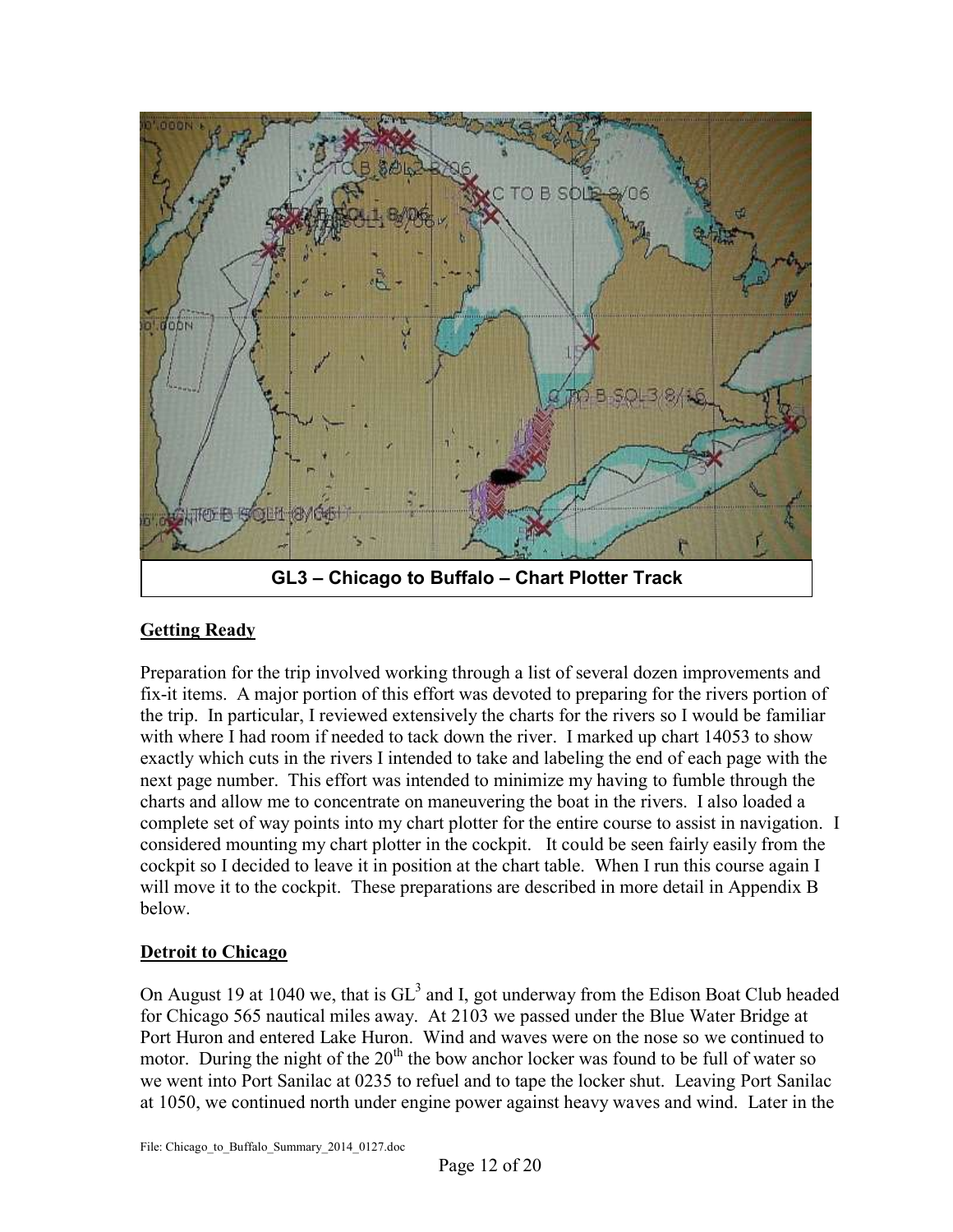day, the wind and waves subsided and  $GL<sup>3</sup>$  continued north at about 6 knots. Early in the morning of the  $21^{st}$ , the engine was shutdown and we continued under sail for about 8 hours before starting the engine again after the wind died.

We arrived at Mackinaw City just after midnight on the  $22<sup>nd</sup>$  of August. The boat was fueled at the fuel dock just after it opened and we departed at 0805. At 0825,

we passed under the Mackinac Bridge and entered Lake Michigan. The trip down Lake Michigan alternated between sailing and motoring. In the upper part of the

lake, a small yellow bird took up residence on my boat. He tried a number of perches including the tiller and a brief stay in the cabin. I explained that this was to be a single handed endeavor. Although I wasn't sure he understood the singlehanded concept, he graciously obliges by flying off into the Chicago skyline as we entered Chicago harbor. The last 50 miles was against head winds and waves on the nose. At 1437 on August 24, we passed the Chicago Harbor break water and at 1500 were tied up snuggly against the pier at the Columbia Yacht Club. The trip from Detroit to Chicago had taken just over 5 days and 4 hours.

## **Lake Michigan**

It had originally been my intention to stay in Chicago for 2 or 3 days to provision and rest. The weather man indicated that if we left immediately wind would be more favorable before moving around on the bow. So with just a 27 hour stop, we got underway from the Columbia Yacht Club at 1800 on August  $25^{\text{th}}$ . At 1831,  $GL^3$  passed the Chicago Harbor break water



**Stowaway!**



**GL3 at Columbia Yacht Club in Chicago**



**The Start: Passing the Chicago Break Water**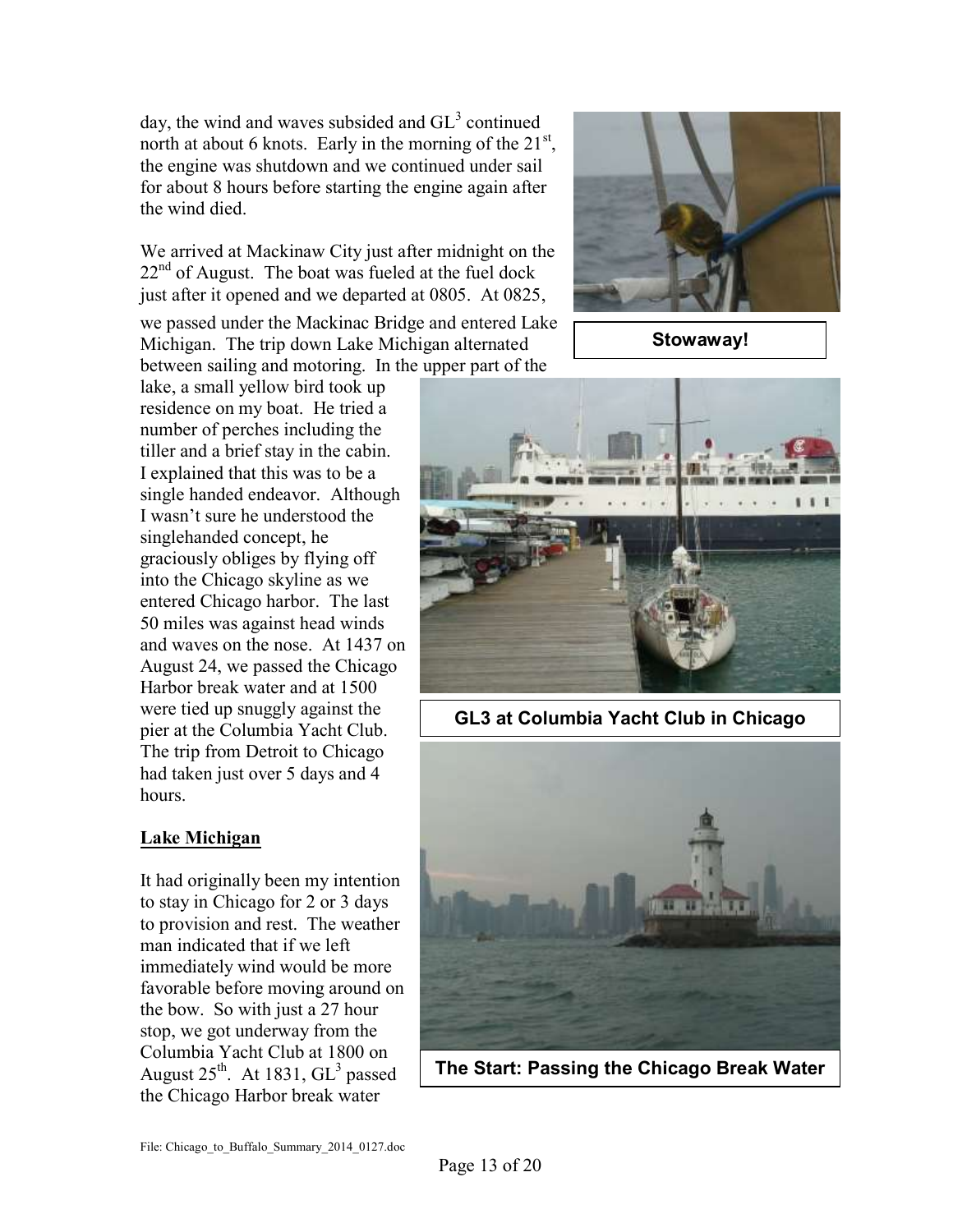and light house under sail headed for Buffalo at a relaxed 1.7 knots with the wind on the port quarter. In spite of the slow start during the first 24 hours, we covered 111 nautical miles. About half way up the lake, off Little Sable Point, the wind shifted to the nose and it was necessary to tack into the wind. As we approached Sleeping Bear Point toward the middle of the afternoon of the  $27<sup>th</sup>$  the wind died down and we spent most of the next 12 hours with little wind drifting at a knot or less. I had intended to cut through the passage south of the

Manitou Islands, but with the fickle wind wound up going to the west of these islands, and then cutting back toward the passage by going north of North Manitou Island. This portion of the passage was very slow at speeds of 1 to 2 knots. At 0840 on the  $28<sup>th</sup>$ , we finally passed Grays Reef Light. After passing Grays Reef Light in very light air, we headed to the east just north of the shoals in the area. The wind died even further and I worried for a while that the current was going to take us aground. The wind finally picked up and we passed under the Mackinac Bridge doing a delightful 4.3 knots at 1510 on August  $29^{\text{th}}$ .



**Approaching the Mackinac Bridge**

After a fast start, it had taken 3 days and 21 hours to go from bottom to top of Lake Michigan. One lake down and 3 to go! We were officially in Lake Huron.

## **Lake Huron**

Lake Huron started as a nice relaxed sail past Mackinac Island on the afternoon of August 29<sup>th</sup>. I tacked to get around Bois Blanc Island. Gradually the wind picked up and by midnight we were doing 5.2 knots and still increasing with wind on the port side for a close reach. At 0115 on August 31 just outside the Godrich Harbor we turned toward Port Huron making 5.9 knots. During the run to Port Huron, where I knew there would be little shipping traffic, I made a point of getting some sleep in preparation for the river run where sleep would be impossible. At 0950 on August 31, we passed under the Blue Water Bridge at Port Huron leaving Lake Huron Behind and entering the St. Clair River. Two lakes down and two to go! Crossing Lake Huron had taken 1 day and 18.7 hours for an average speed over the bottom of 5.56 knots. What a great sail!

## **Two Rivers and a Lake**

Now the interesting part of the trip was beginning. Conditions couldn't have been better with a nice stiff wind of about 20 knots from the northeast to push us along the course that was mostly to the southwest. Before entering the St. Clair River I moved snacks and charts up to the cockpit for easy access. In the St. Clair River we moved along at speeds ranging from 5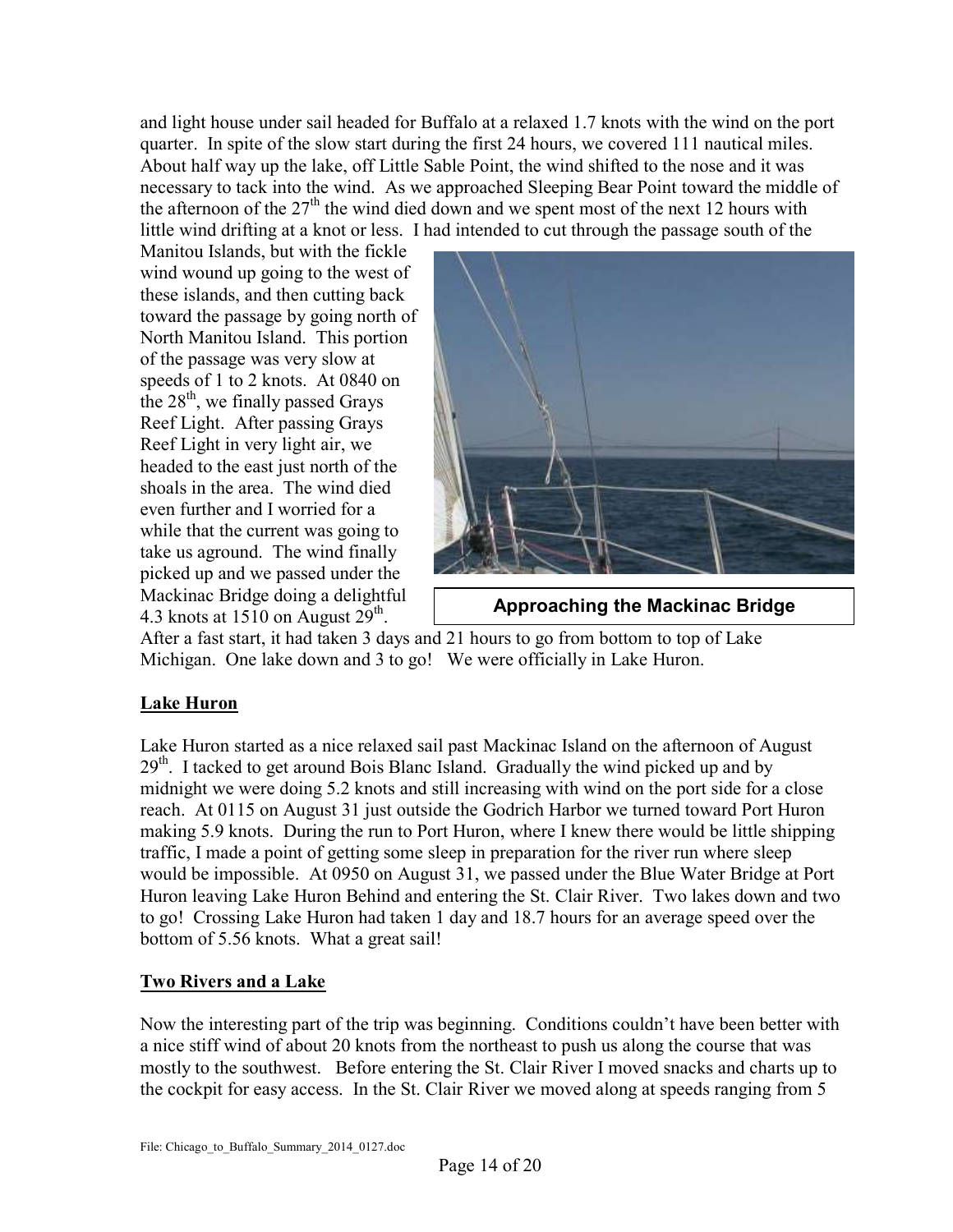to 8 knots over the bottom according to the GPS. Boat speed through the water was 5 to 6 knots with a push from the river current of 1 to 2 knots. I stayed in the middle of the river to maximize the push form the current. In the St. Clair River, we passed only 2 freighters.

At 1500, we entered Lake St. Clair and continued down the lake just outside the shipping channel. In the lake, we passed a 3<sup>rd</sup> freighter. At the south end of the lake I contacted John Holt at Edison Boat Club and he brought Ron Zimba, Dennis Turner, and John Solden out to meet me in his sailboat Audacity. He motored along beside me for a few minutes while we exchanged greetings and a bit of trip travel log. Ron took a cell phone photo of  $GL<sup>3</sup>$ . As they departed at about 1715 we were headed out of Lake St. Clair and into the Detroit River.

In the Detroit River, good wind continued to push us along as before. At 1832, we passed

under the Ambassador Bridge in Detroit. In the lower part of the Detroit River, the sun went down adding to the navigation challenge. The GPS chart plotter proved to be an invaluable asset and greatly assisted in keeping the boat in the channel, especially in areas where there

appeared to be lots of water much of which was not very deep. In the narrow Amherstburg Channel, the winds died and boat speed was only a couple of knots making navigation more interesting. At 2145, we passed the Detroit Light leaving the Detroit River behind and entering Lake Erie.

The rivers portion of the trip had been completed in just less than 12 hours. The winds had been great making the trip relatively easy. The last few miles of narrow channel were completed in the

**GL<sup>3</sup> entering the Detroit R. Photo by Ron Zimba**



**Detroit Skyline from GL<sup>3</sup>**

dark and proved to be more of a challenge. My preparation had paid off. No doubt my going aground in the Detroit River several weeks before had been a good object lesson on the need for constant vigilance!

## **Nasty Little Lake Erie**

With the rivers behind us, I figured the hard part was over, but Lake Erie proved to be more of a challenge than I expected. After passing the Detroit Light at 2145, on August 31, I headed east toward Pelee Passage. Due to the heavy shipping traffic in this area, I knew that

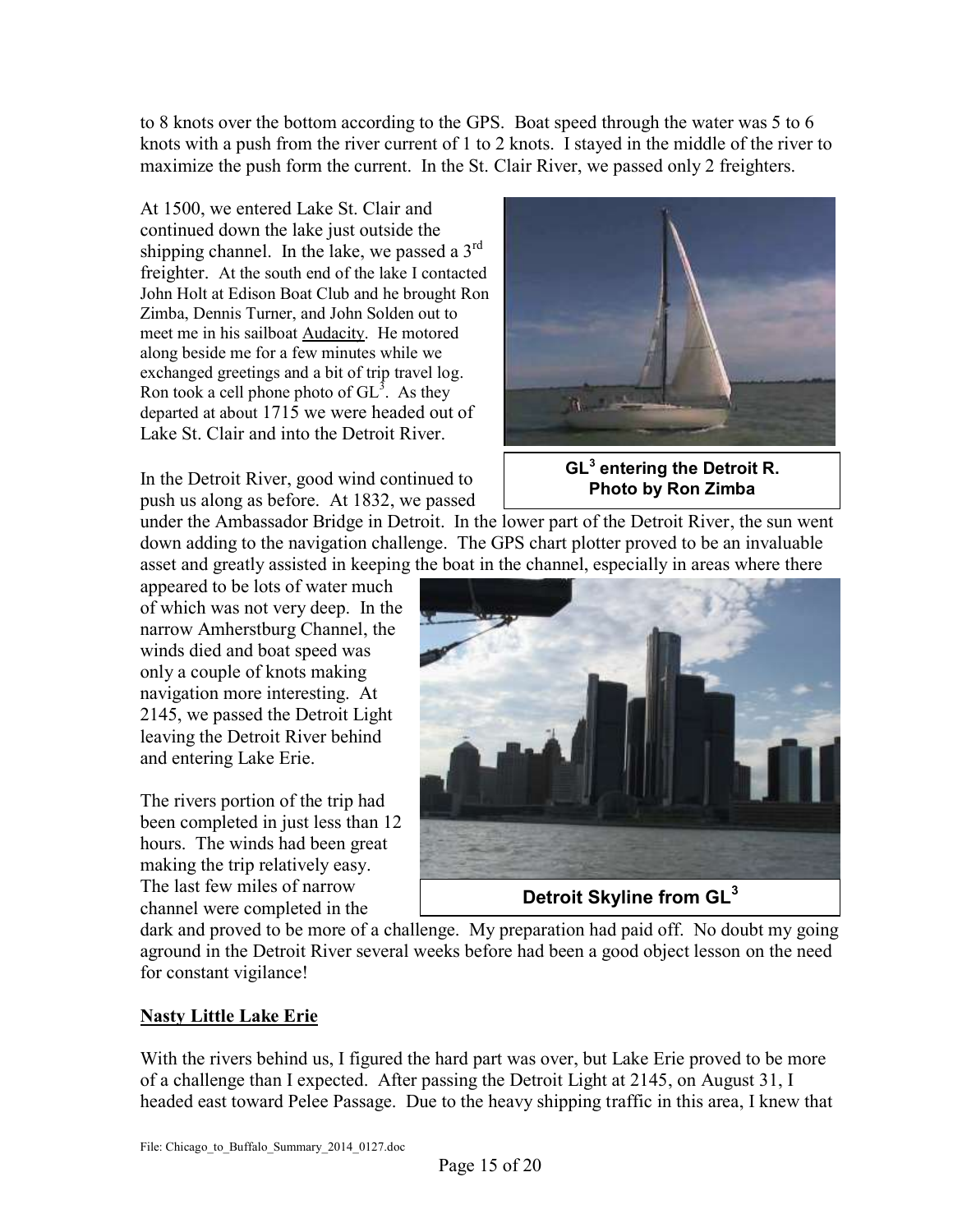a nap was out of the question until I got well clear of Pelee Passage and the shipping lanes. The first few hours were a nice sail with the boat close hauled and a 20 knot wind. The wind quickly picked up and moved onto the nose. To get past Pelee Passage, I tacked south close to Pelee Island. At 0510 on September 1, we were well past Pelee Passage to the south.

With apparent wind speeds of about 20 knots on the nose we continued to tack down the lake. By the morning of September 2, wind speeds had increased to over 30 knots and were still on the nose. The weather man stated that waves were 10 to 14 feet. Winds for 2 days were over 30 knots on the nose. The highest wind speed I saw on my wind instrument was 42 knots. I tacked up toward the north shore of Lake Erie hoping that the shore would

provide some reduction in the fetch and thus the wave height. I put 2 reefs in the main and rolled my genoa down to a very small triangle. The aft reef line on my main sail reef chafed through twice and had to be retied. When I leaned on the table in the main cabin it shifted noticeably to leeward. Investigation revealed that the self tapping screws that held the base to the hull liner had worked themselves out. Even with the wind and waves on the nose we kept on moving at 3.5 to 4 knots in the right direction.



**The End: Buffalo Harbor Break Wall**

Early on the morning of September  $3<sup>rd</sup>$ , the apparent wind decreased to fewer than 20 knots and gradually shifted aft so we were on a broad reach. The waves decreased to less than 2 feet and we had a delightful sail under overcast sky into Buffalo. At 1217, GL3 passed through the break wall into Buffalo Harbor. It had taken 2 days and 14.5 hours to cross little Lake Erie. The entire trip had taken 8 days and 17.8 hours, just between my estimate of 8 to 10 days. The distance between the waypoints had been 799 nautical miles, but the log showed a distance traveled of 946 nautical miles.

Twenty years earlier my family moved from Southport, North Carolina to Detroit. For  $GL<sup>3</sup>$ , this involved sailing offshore to New York, then motoring up the Hudson River and through the Erie Canal. Along the Erie Canal all the local nautical experts told me how treacherous and rough Lake Erie could be. When we got into Lake Erie, there was not a trace of wind to be found and we motored almost all the way across a very flat lake. We nearly ran out of fuel but fortunately a light wind came up for the last few miles leaving about 15 minutes of fuel for final docking. It took 20 years before I saw a real demonstration of just how nasty little Lake Erie could really be!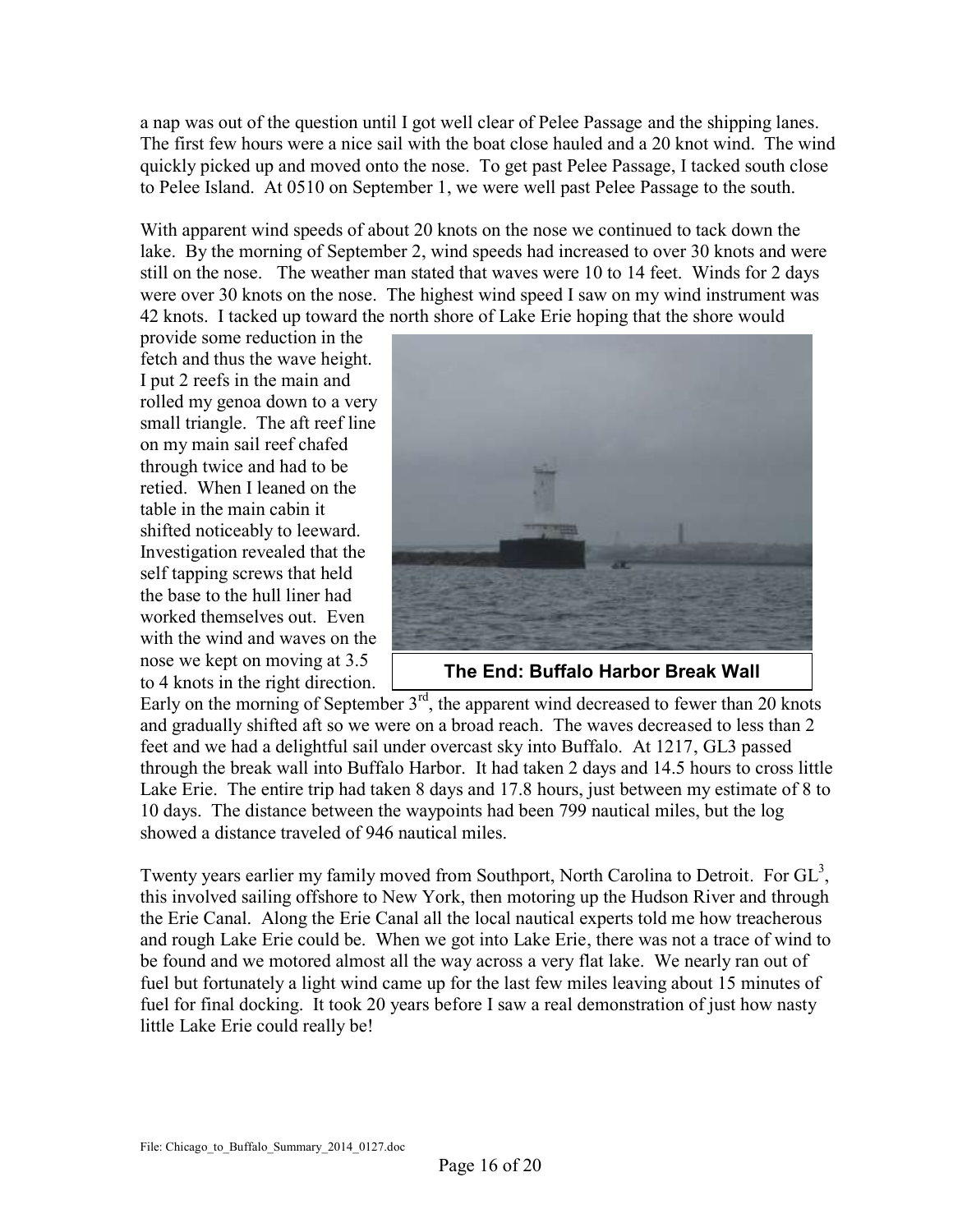### **Buffalo to Detroit**

I had planned to spend 2 or 3 days in Buffalo for rest and relaxation. Again listening to the weather, it appeared that if I waited I would again have the wind on the nose. So with a rest of just over a day, we got under way on September 4 at 1732 from the Erie Yacht Basin at Buffalo. We motored most of the way home with relatively light wind on the nose. On September 6 at 0815, we tied up at Edison Boat Club. The entire round trip of over 1600 nautical miles had taken just under 18 days.

#### **Things to Do and Things that Broke**

During the trip I kept a running list of things to fix, change and buy. Here are a few of the highlights:

Things to buy:

- 1. New Edison Boat Club Burgee (the old one blew to shreds in the Lake Erie Gale)
- 2. Fly swatter (this device was clearly missed as it appeared twice in my list)

Things to fix or change:

- 1. My Simrad Autopilot (It failed the first day out due to water damage that clearly occurred last season. I carried 2 Simrad Autopilots fortunately.)
- 2. The forward reef line on the second reef did not pull the sail tight against the boom due to interference with a baton and the new low friction strong track.
- 3. Water faucet in the head sink needs a shutoff valve (Leaks into the sink when the boat is heeled and the water tank is higher than the sink.)
- 4. Install a latch on the galley silver drawer (Although an indentation in the sides holds it in place most of the time rough weather can open the drawer. Fortunately it does not dump the silver as it hits one of the companion way steps.
- 5. Replace the screws that mount the legs of the main salon table to the hull liner. (The self tapping screws had all worked their way out.)
- 6. Replace burned out deck light
- 7. Fix leak on starboard shroud tang
- 8. Modify bow anchor locker so it is leak tight (With green water coming over the bow it tended to fill up adding a couple hundred pounds to the bow. I discovered this on the way to Chicago and used duct tape to seal it.)
- 9. Replace both aft reef lines (They were the oldest lines on the boat. The  $2<sup>nd</sup>$  reef line chafed through twice in Lake Erie.)
- 10. Glue pencil holder at chart table back in place.
- 11. Replace burgee halyard (The halyard tore the burgee during the trip across Lake Erie)
- 12. Figure out why one of the spinnaker halyards had a spot chafed 30% of the way through near the top of the mast.
- 13. Put chart plotter mounting in cockpit.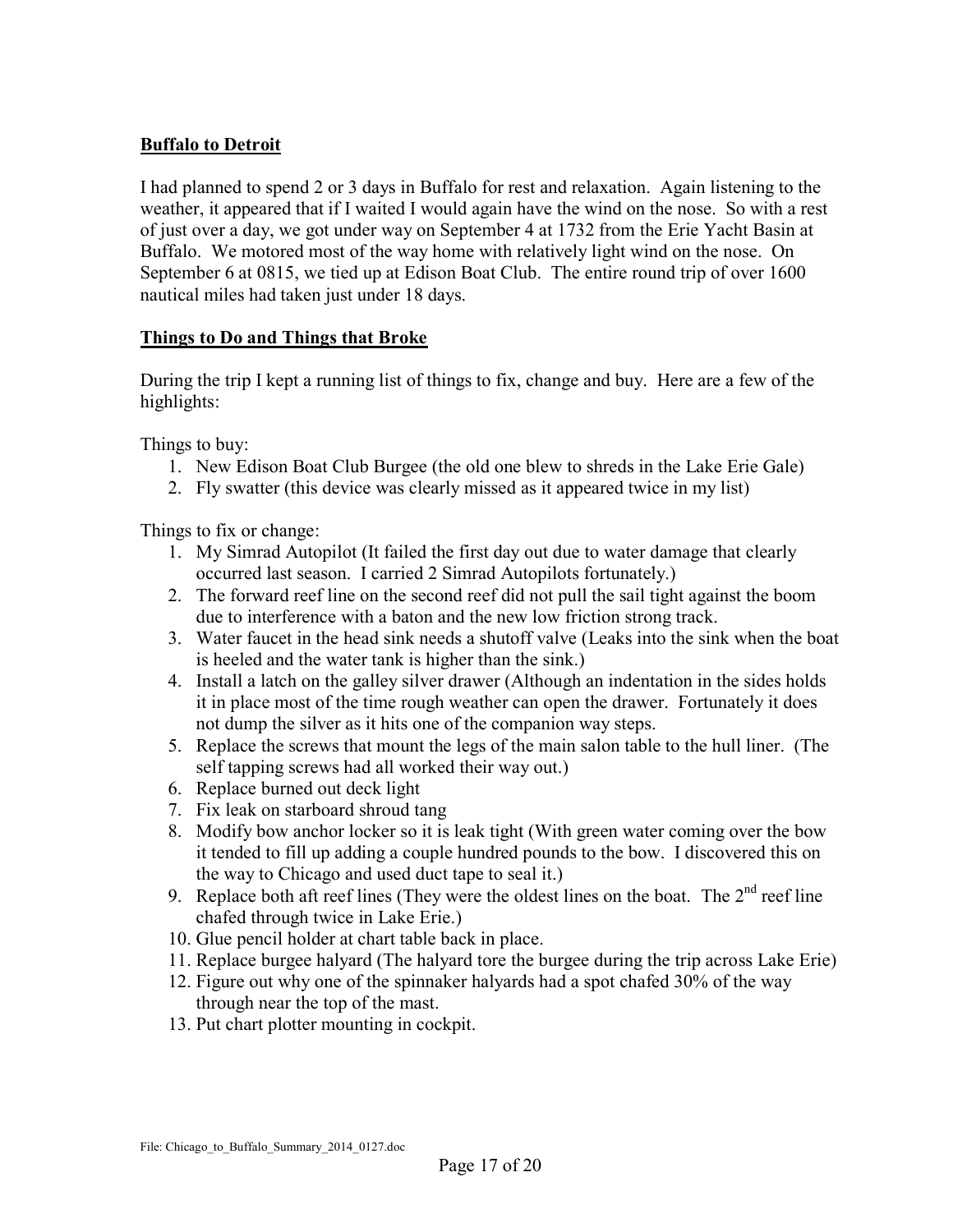#### **Why not?**

Why not a new challenge or race? This would take GLSS in a new and unique direction, My voyage during the summer of 2006 demonstrated that it is feasible. It would be the longest challenge in the Great Lakes from separate start and finish points. It would include passage through 4 lakes and 2 rivers. The rivers portion would offer a unique challenge. With the flexibility to start at any time one chose and attempt this challenges as many times as desired, one has the flexibility to complete this difficult challenge on one's own schedule. Just completing this challenge would be a major accomplishment that any sailor could be proud of. Many with the time and resources will take this on as the ultimate Great Lakes Challenge just because it is there. To those that say why undertake such a challenge or race. I can only reply: "Why not?"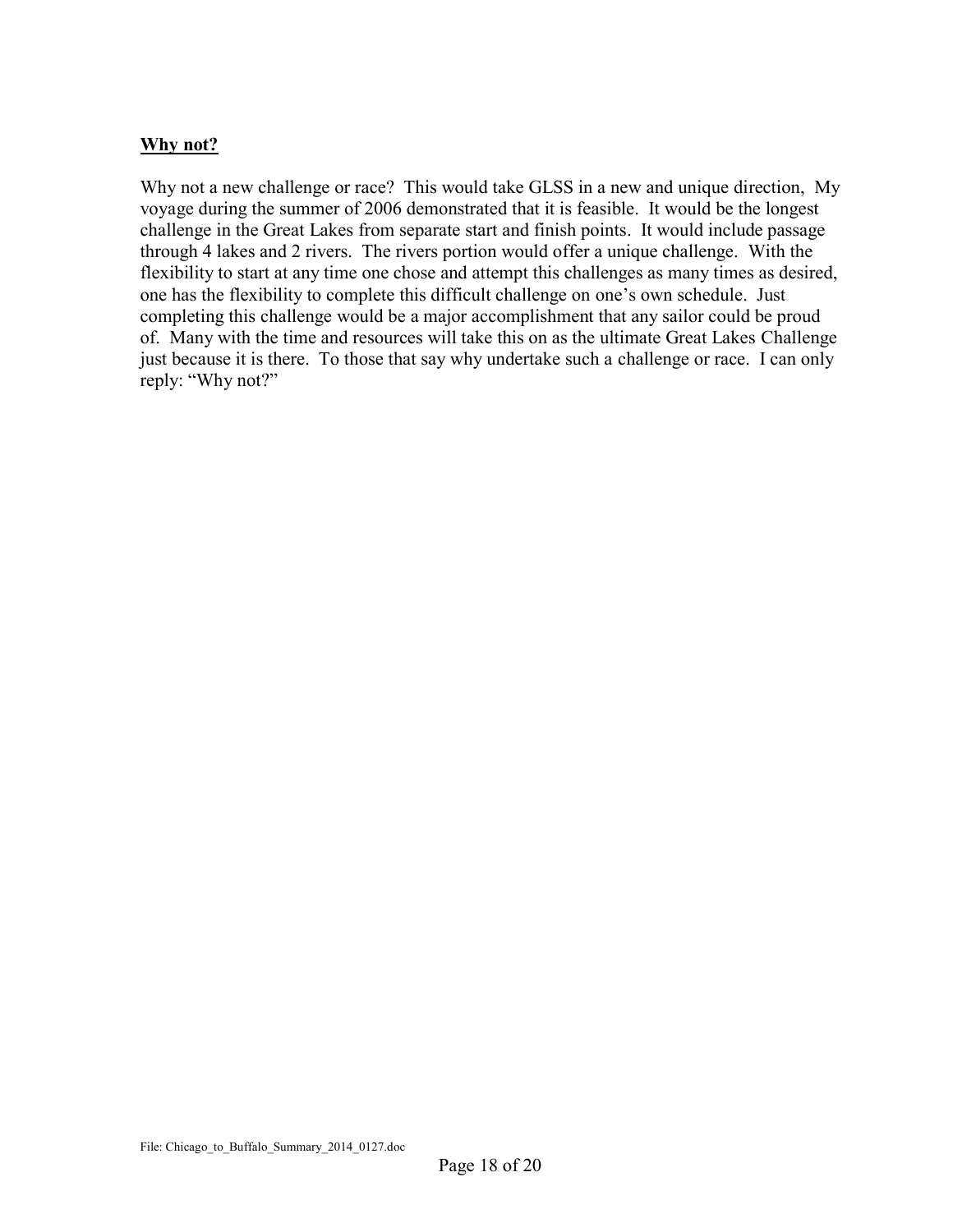#### **Appendix B Suggestions of Preparation for a Singlehanded Sail from Chicago to Buffalo**

The following is a summary of some of the things one might consider in preparing to sail singlehanded from Chicago to Buffalo. The comments are based on my experience in making this trip during the summer of 2006. These comments focus on the fact that this would be the longest challenge in the Great Lakes and the unique challenges of the Detroit and St. Clair Rivers and Lake St. Clair.

- Try to get as much sleep as possible before entering the St. Clair River at Port Huron. You will not have a change to get any sleep, (unless you anchor), until you get past Point Peele in Lake Erie due to the constricted nature of the rivers and heavy traffic in the western end of Lake Erie.
- Familiarity and preparation is key to a successful passage through the St. Clair River, Lake St. Clair, and the Detroit River. The following are suggested actions to help with this:
	- 1. Purchase the latest version of Recreational Chart 14853: Detroit River Lake St. Clair St. Clair River. This is a chart book that includes detailed charts of these areas. Spend time to go through the course on each chart several times looking at the channel widths, navigation aids, and intended track. It may be helpful to mark up each chart showing which channel to take with a felt tipped pen. This will save trying to figure out which of the channels to take while you are trying to navigate the river. In some locations, there are choices that can be quite confusing. Also mark the next page to go to at the completions of each page as it will be necessary to skip pages in some cases. Look at the area available based on depth and other obstructions in case it is necessary to tack into the wind in each area. Keep this chart in the cockpit during this portion of the challenge and follow along turning the pages even if you use a chart plotter. It is easier to look ahead in the chart book and leave the chart plotter tracking your current location.
	- 2. Mount a chart plotter in your cockpit so it is in easy view of the helm location. Be sure you have the latest chart chip for your chart plotter. This is a necessity to keep from going aground at night or if you are tacking down the river. Input waypoints for the course down the river into the chart plotter. Although you will not follow these exactly due to shipping, tacking, etc. they will provide a guide and in particular will assist in taking the correct channels. This may involve entering quite a few way points due to all the turns in the river.
	- 3. If you are not familiar with the Detroit and St. Clair Rivers try to take a boat ride from one end to the other to gain familiarity. This need not be under sail. Follow along with the chart so you become familiar with the rivers, navigation marks, and extent of sailing room in each area. It may be possible to get some of those